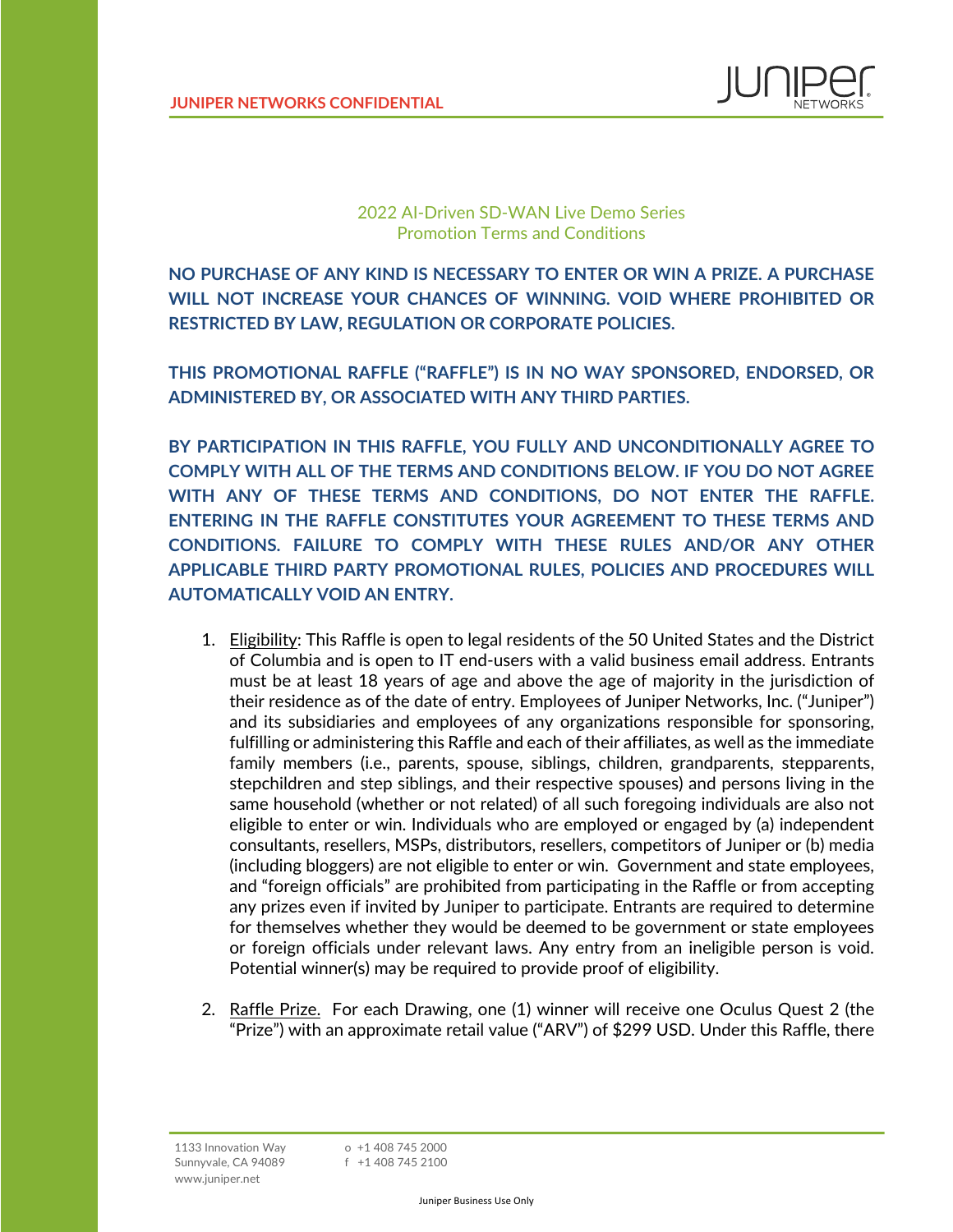

will be a total of five (5) Prizes awarded with an aggregate ARV of approximately \$1,495.

3. Rules. This Raffle will take place and is valid during each AI-Driven SD-WANsday On24 demo webinar on February 2, 2022, February 16, 2022, March 2, 2022, March 16, 2022 and March 30, 2022 (each, a "Session").

Only one Prize per person and per household will be awarded. Prizes cannot be resold or transferred to other parties, or redeemed for cash or substituted by winner. The ARV of the Prize represents Juniper's good faith determination. If the actual value of the Prize turns out to be less than the stated ARV, the difference will not be awarded in cash.

The Prize will only be awarded and/or delivered to an address within the 50 United States and the District of Columbia. All federal, state and/or local taxes, fees, and surcharges are the sole responsibility of the Prize winner. Failure to comply with these Terms and Conditions, including satisfaction of all eligibility requirement and Entry Conditions, will result in forfeiture of the Prize and any entitlements thereto.

Juniper will mail the Prize to each winner within seven (7) days of notification of award by email.

Juniper is the promoter of this Raffle.

- 4. How to Enter. To enter a Drawing, eligible entrants must: (a) register for and attend the Session on the date of the Drawing, with a valid business email address ("Email Address"), and (b) click "yes" to enter the Raffle during the Session on the date of the Drawing (collectively, the "Entry Conditions"). Each Drawing will include only the eligible entrants who enter during the applicable Session, and will not include entrants from other Sessions or Drawings. Eligible entrants may enter into multiple Drawings, but only one Prize per person and per household will be awarded.
- 5. Winner Selection. Each winner of the Raffle will be selected at random from among all eligible entries received during each Session (each, a "Drawing"). The Drawing will be conducted about 24 hours after each Session by Juniper or its designated representatives, whose decisions are final. Odds of winning will vary depending on the number of eligible entries received, and will vary for each Drawing. Juniper may, in its sole discretion, undertake a subsequent redraw among all remaining eligible entries in the event that a Prize is unclaimed, until all available Prizes are claimed. Only one Prize per person and per household will be awarded.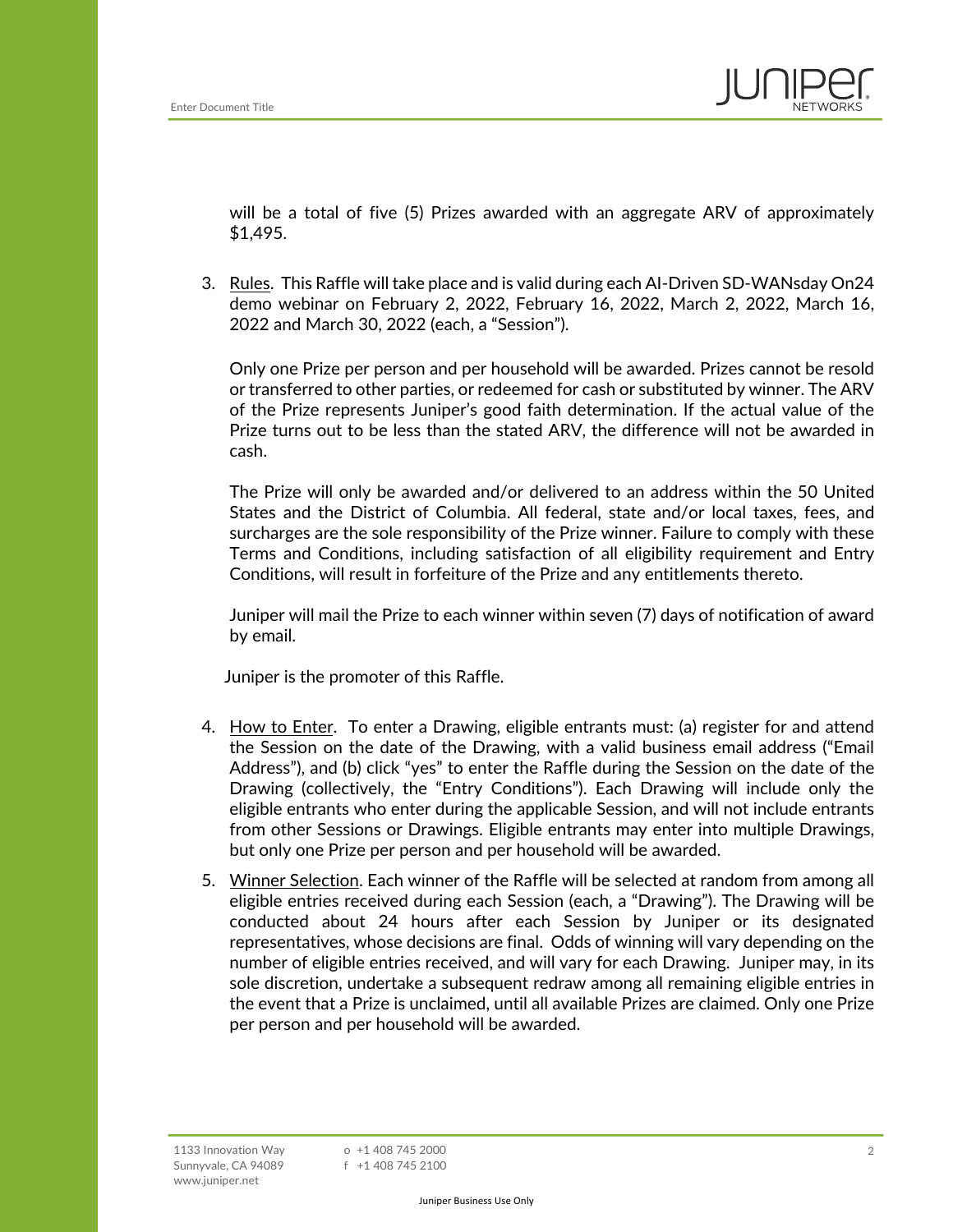

- 6. Winner Notification. The winner will be notified by email at the Email Address within a reasonable time period after the applicable Drawing. The winner must accept the Prize by email as directed by Juniper within 72 hours of notification, and, in connection therewith, may be required to execute and return a declaration of eligibility, a publicity / image release form and/or a W-9 (or other applicable tax form). Juniper reserves the right to disqualify an otherwise eligible winner if delivery of the awarded goods or services cannot lawfully occur because (i) the goods or services awarded cannot lawfully enter or be entered in the named destination country for any reason (including without limitation lack of applicable homologation certification) or (ii) Juniper determines in its discretion that the product cannot without unreasonable expense and effort be exported lawfully to the winner's location or that the winner has not furnished Juniper adequate information, assurances and certifications reasonably required to ensure that lawful delivery can occur. Juniper shall have no responsibility for importation of goods into any country other than one in which Juniper maintains an order fulfillment distribution center. Delivery terms for any goods awarded shall be FCA (INCOTERMS 2020) at a Juniper distribution center of its choice. Juniper is not responsible for any delay or failure to receive notification (including any requested documentation) for any reason, including inactive email account(s), technical difficulties associated therewith, or the winner's failure to adequately monitor any email account or delay in obtaining any required export license. Any winner notification not responded to or returned as incomplete or undeliverable may result in a Prize forfeiture.
- 7. Applicable Laws and Taxes: Entrants agree to comply with all applicable laws, regulations, ordinances, and executive orders of any country, state, province, municipality, or government body applicable to (i) this Raffle, and (ii) entrant's entry in this Raffle, and entrant will indemnify, defend and hold harmless Juniper and its subsidiaries and its and their respective directors, officers, agents, employees, vendors, and suppliers from and against any and all claims, demands, actions, litigation, investigations and proceedings arising out of or related to (a) entrant's entry in the Raffle, including, without limitation, the delivery of a Prize under the Raffle; (b) entrant's obligation to pay all taxes, if any, associated with any Prize received by the entrant; (c) any claims of employment, consulting, retention, hiring and/or any entitlement related thereto (including but not limited to pension, CPF, insurance or other benefits) by entrant; or (d) entrant's breach or non-compliance of these Terms and Conditions.

The Prize provided under this Raffle may be subject to taxes. Any and all taxes are the sole and personal responsibility of the recipient of any Prize provided under this Raffle. The recipient of any Prize agrees to assume all responsibility and liability associated with the accurate and timely reporting and payment of any and all taxes associated with any Prize.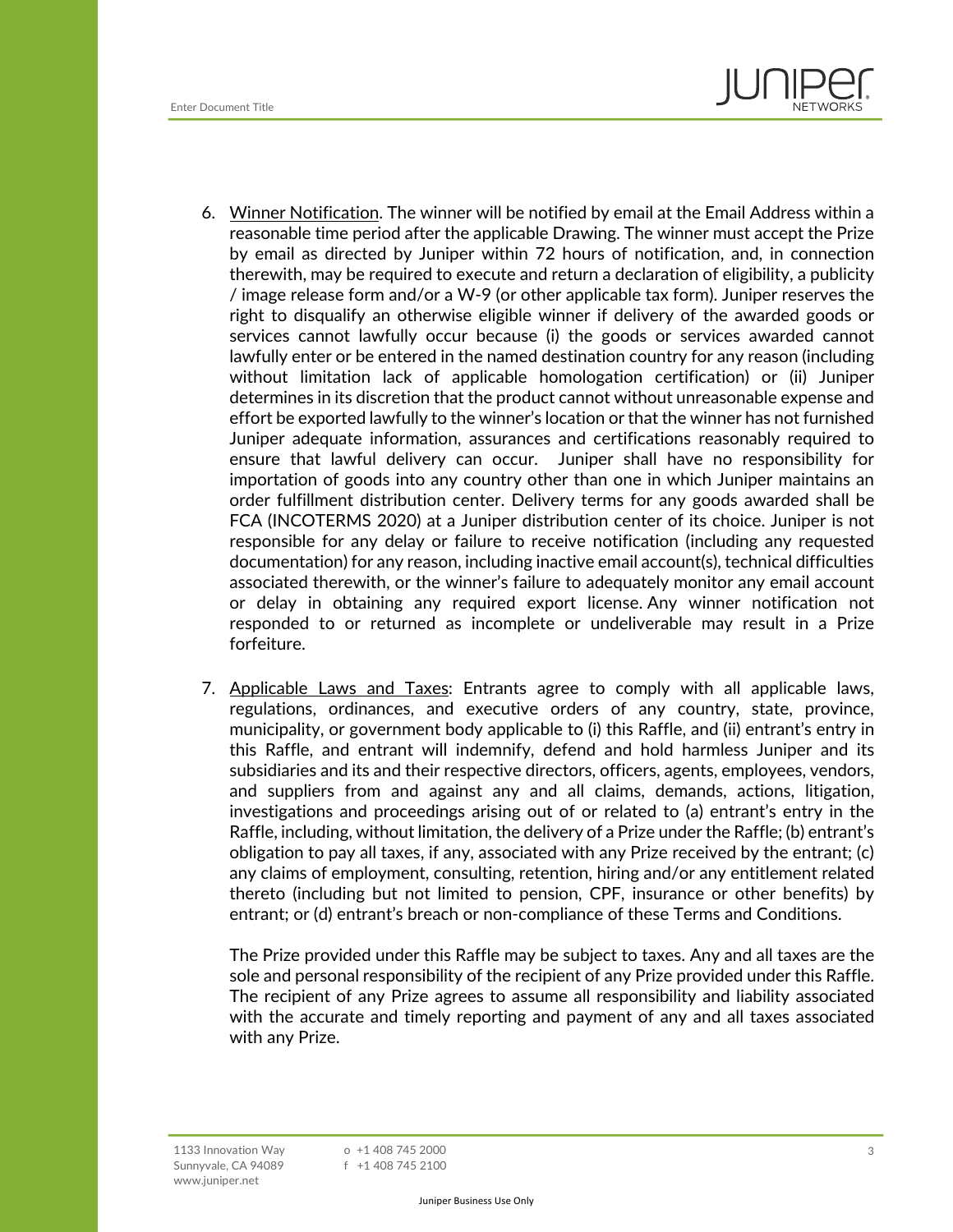

Prizes, valued separately or cumulatively, in excess of \$600 in a calendar year are subject to tax reporting requirements. Prize winner recipients will provide Juniper Networks with a completed Form W-9 or applicable Form W-8 series form, as appropriate, for U.S. federal income tax reporting purposes. Prize winner recipients that are U.S. Citizens will receive a Form 1099-MISC on such prizes. Nonresidents aliens (non U.S. Citizens), may be subject to additional tax rules depending on circumstances and treaty status and benefits. Where applicable, taxable income will be reported on Form 1042-S and may be subject to income tax withholding.

8. General Conditions: Juniper may modify, suspend, cancel or terminate this Raffle at any time and without any liability. Any modifications to the Raffle will have immediate effect. Nothing in these Terms and Conditions shall in any way be construed to (i) constitute entrant as an agent, employee, or representative of Juniper or (ii) create a partnership, joint venture or employer-employee relationship between entrant and Juniper. Entrant agrees to conduct themselves in a manner that, at all times (a) does not reflect negatively on Juniper or in any way harm Juniper's reputation; (b) avoids unethical, illegal, misleading or deceptive practices; (c) does not make or appear to make any warranties, representations or guarantees on behalf of Juniper or related to Juniper products or services; and (d) complies with all applicable laws and regulations.

By entering in the Raffle, entrant hereby: (x) agrees bound by these Terms and Conditions, and the decisions of Juniper, which shall be final and binding; (y) waives any right to claim ambiguity in the Raffle or these Terms and Conditions, except where prohibited by law; and (z) agrees and understand that these Terms and Conditions prevail in the event of any conflict or inconsistency with any other communications, including advertising or promotional materials.

By entering in this Raffle, entrant consents that Personal Data of and, if applicable, the courses taken by, the entrant may be used by Juniper (and its appointed Agents and partners) within ongoing media, social media and marketing campaigns for the purposes of promoting Juniper products/services without further approvals. Entrant agrees that Juniper has not made any warranty, representation or guarantee, expressed or implied, in fact or in law, relative to this Raffle. All representations and warranties are hereby expressly disclaimed. For the purposes hereof, "Agents" shall mean contractors, suppliers, and subcontractors.

9. Data Privacy: The entrant understands and agrees that Juniper and its partners and Agents may, and entrant is granting Juniper consent to, collect, access, transfer, use, store, or destroy (collectively, "Process") entrant's name, image, video, job title, address, telephone number, email address, and any other personally identifiable information relating to entrant (collectively, "Personal Data"), to the extent necessary for the purposes of this Raffle and for promoting Juniper products/services. Juniper is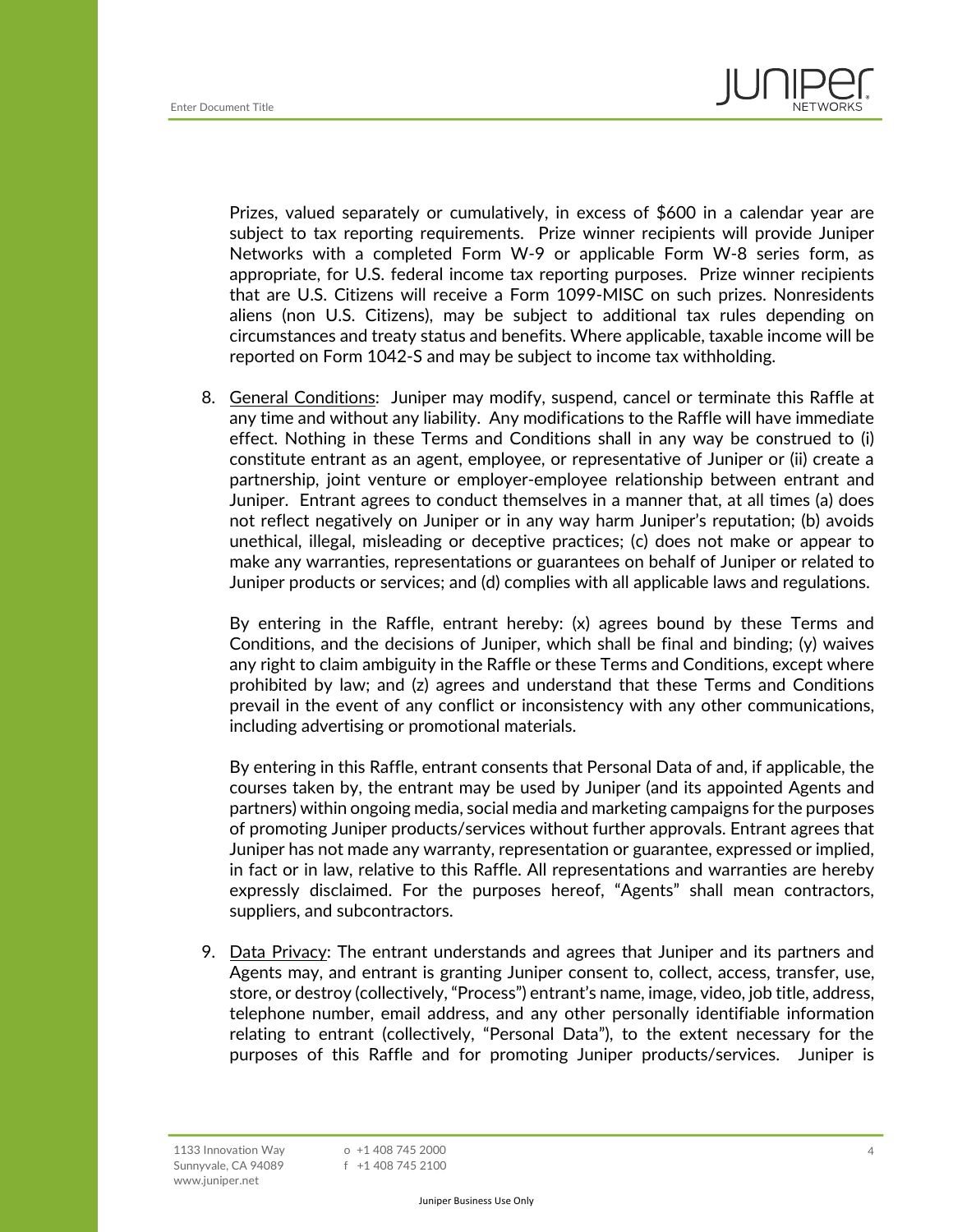

entitled, but is not obligated, to make information concerning entrant's entry in this Raffle available to Juniper's employees, partners, contractors, suppliers, and subcontractors, and regulators; in writing or electronically. Entrant acknowledges that entrant has the sole responsibility for ensuring that entrant's information is accurate and that Juniper is kept aware of entrant's current relevant information. Entrant may withdraw consent to receive Juniper promotional materials at any time. All Personal Data collected, processed, and/or used in connection with these Terms and Conditions is subject to the Juniper Privacy Policy.

Entrant acknowledges and agrees that Juniper and its partners and agents may, as part of this Raffle (1) Process entrant's Personal Data, and (2) transfer such Personal Data across borders, including, without limitation, from the European Economic Area to the United States and/or between other countries, as reasonably necessary. Entrant warrants that any information that entrant provides in connection with this Raffle, including without limitation, Personal Data, will be provided in accordance with all applicable laws and regulations. Entrant acknowledges and agrees that Juniper shall not be held liable or responsible for any inaccuracies or omissions contained in any Personal Data or any other information at the time such data is received by or on behalf of Juniper.

- 10. Governing Law / Disputes: Except where expressly prohibited by applicable law, (1) this Raffle, and the awarding of any prizes, shall be governed by and interpreted in accordance with the laws of the State of California, USA except for its choice of law rules, (2) all disputes arising out of or related to this Raffle and the awarding of any prizes shall be subject to the exclusive jurisdiction of the state courts of the State of California for the County of Santa Clara or the United States District Court for the Northern District of California and (3) any and all disputes, claims, and causes of action arising out of or connected with this Raffle and the awarding of any prizes shall be resolved individually, without resort to any form of class action.
- 11. Limitation of Liability and Release: TO THE MAXIMUM EXTENT PERMITTED BY LAW, JUNIPER AND ITS AFFILIATES, AGENTS, LICENSORS AND SUPPLIERS SHALL NOT BE LIABLE FOR ANY LOST PROFITS, LOSS OF DATA, OR COSTS OR PROCUREMENT OF SUBSTITUTE GOODS OR SERVICES, OR FOR ANY DIRECT, SPECIAL, INDIRECT, OR CONSEQUENTIAL DAMAGES, OF ANY KIND REGARDLESS OF THE FORM OF THE ACTION, ARISING OUT OF THIS RAFFLE OR THESE RULES, EVEN IF JUNIPER OR ITS AFFILIATES, AGENTS, LICENSORS OR SUPPLIERS HAVE BEEN ADVISED OF THE POSSIBILITY OF SUCH ACTION. ANY AND ALL CLAIMS, JUDGMENTS AND AWARDS SHALL BE LIMITED TO ACTUAL OUT-OF-POCKET COSTS INCURRED, EXCLUDING ATTORNEYS' FEES. ENTRANTS RELEASE AND HOLD HARMLESS JUNIPER AND ITS AFFILIATES, AND THEIR RESPECTIVE OFFICERS, DIRECTORS,